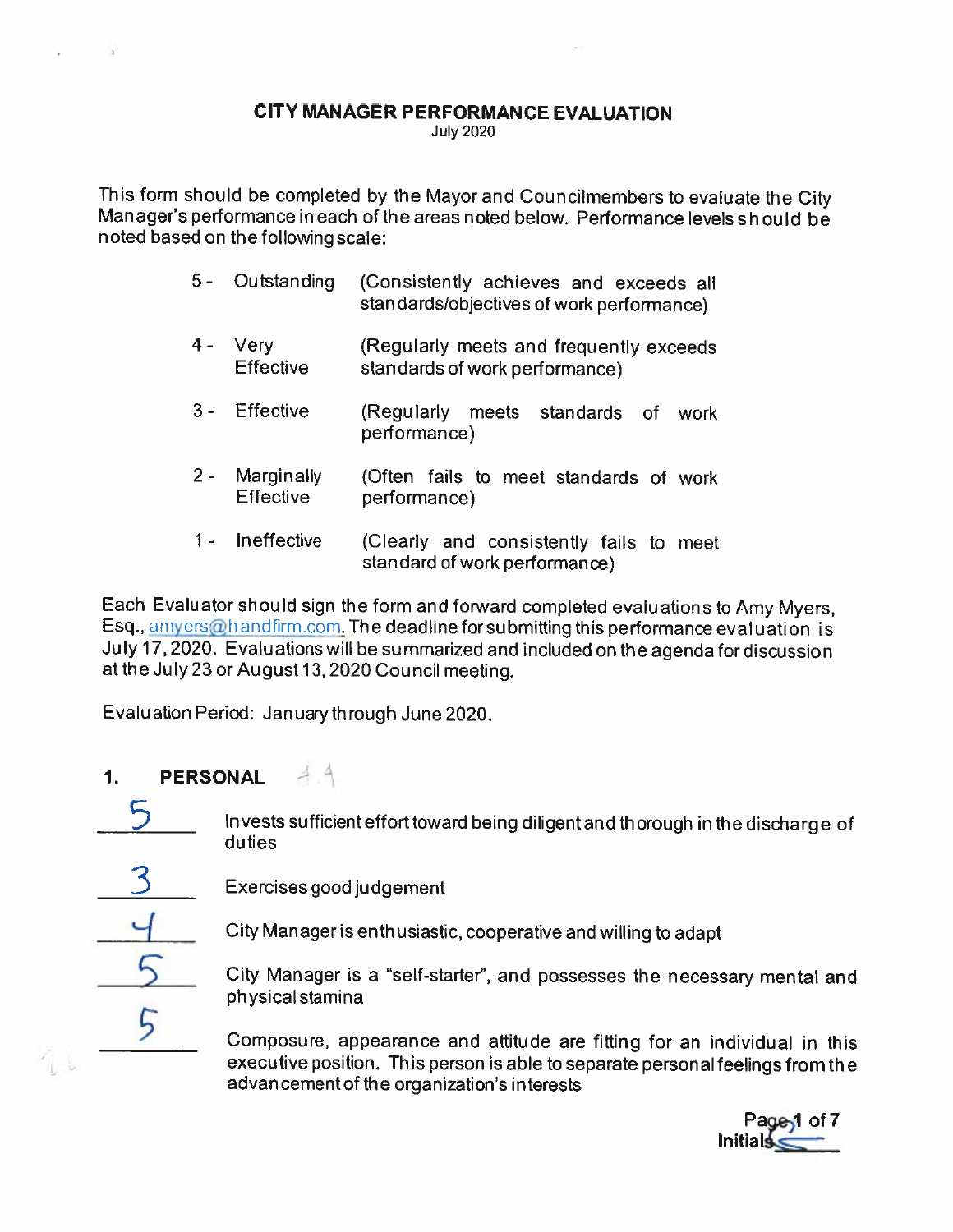#### 2. PROFESSIONAL SKILLS

- Knowledgeable of current developments affecting local government management
- Respected in the management profession
- 5 Demonstrates a capacity for innovation and creativity
- Anticipates problems and develops effective approaches for solving them
- Willing to try new ideas proposed by Council members and/or staff

## 3. RELATIONSHIP WITH THE COUNCIL

- Carries out the directive of the Council as a whole, rather than those of any one memberof the Council
- Assists Council members in resolving problems atthe administrative level in <sup>a</sup> man ner that avoids unnecessary Council action
- Assists the Council in establishing policy,while acknowledging the ultimate authority of the Council
- Responds to requests for information or assistance by the Council
	- Informs the Council of current issues and administrative developments in a timely manner
- Receptive to constructive criticism and advice
	- Information is disseminated equally and completely to the Councilmembers

### 4. POLICY EXECUTION

- 
- Implements Council actions in accordance with the intent of the Council

L.

Supports the actions of the Council after <sup>a</sup> decision has been reached, both inside and outside the organization

Understands and follows Florida law

Understands, supports and enforces City's laws, policies and ordinances

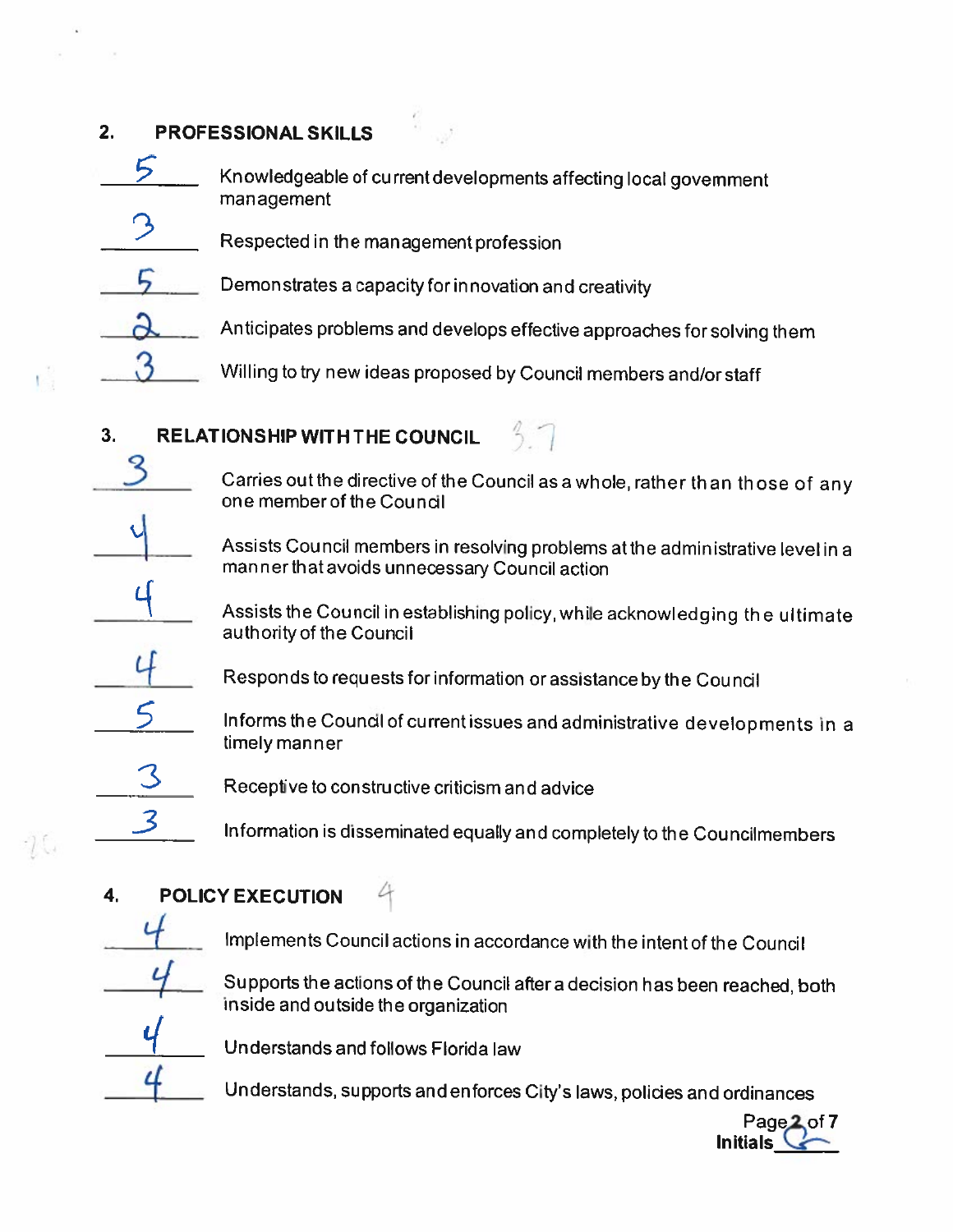

L

24

Timely and effectively executes City polides

Reviews City policies and procedures periodically to improve their effectiveness

Offers workable alternatives to the Council for changes in law or policy when an existing policy is impractical

# 6. REPORTING

Provides the Council with reports concerning matters of importance to the City

Reports produ ced by the City Man ager are accurate, comprehensive, con cise and written to their intended audience

Reports are generally produced through the City Manager's own initiative rather than when requested by the Council

Prepares <sup>a</sup> sound agenda which prevents trivial administrative matters from being reviewed by the Council

Documentation produced by the City Manager's office respects the fact that the affairs of the City are fully open to public scrutiny

### 6. CITIZEN RELATIONS

Responsive to concerns from citizens

Demonstrates dedication to the community, and the citizens and industry served by the City

Skillful in dealing with the news media and in avoiding partisan political positions

Has the capacity to listen to others and to recognize their interests, and works well with others

Willing to meetwith members of the community to discuss their real con cerns

3 Generally, community partners satisfied with City activities and services

Page 3 of 7 Initials  $\mathbf G$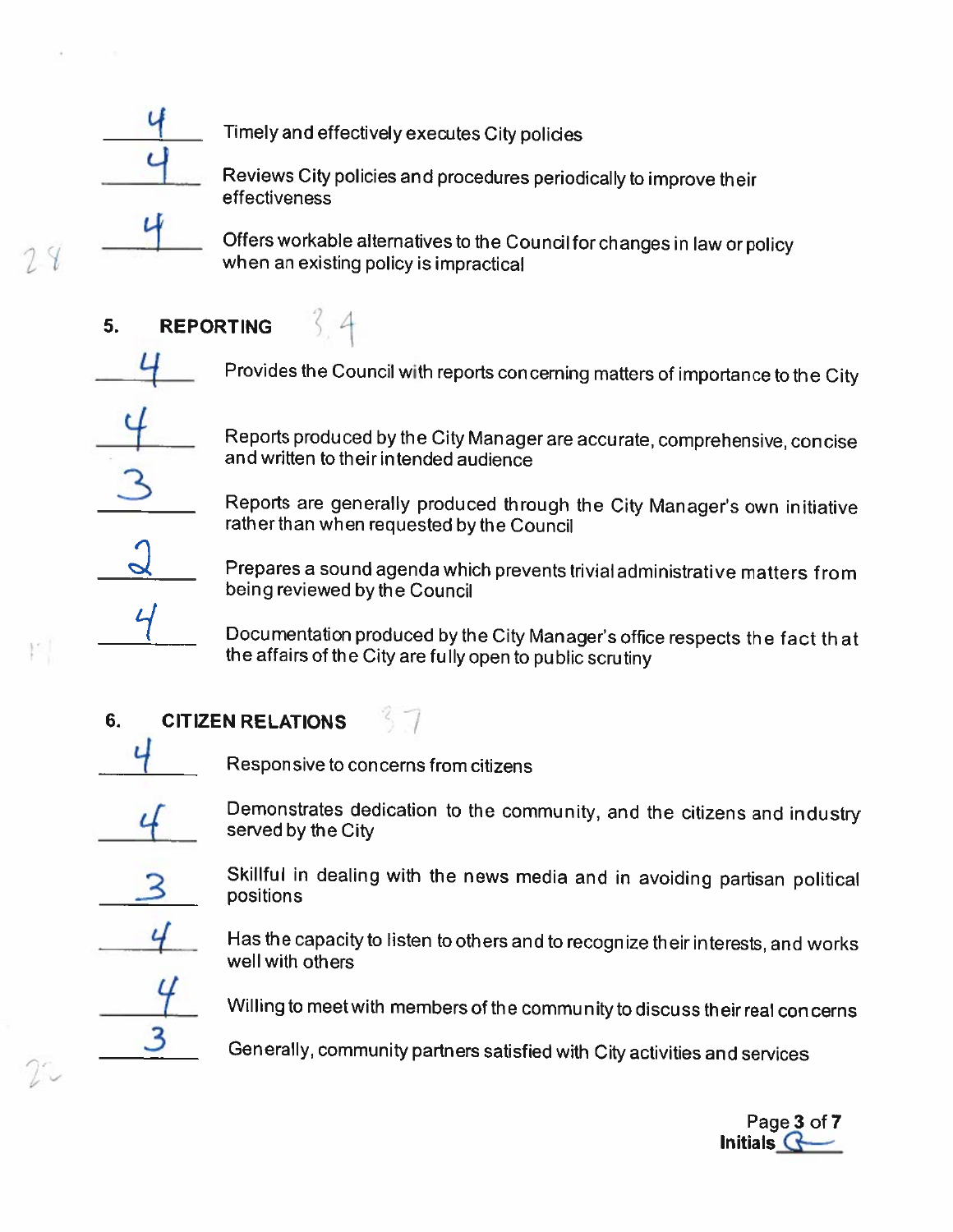#### 7. STAFFING



12

Recruits and retains competent personnel for staff positions

Aware of weak or indifferent administrative personnel, and works to improve their performance

Accurately informed and concerned about employee relations

- 8. SUPERVISION
	- Lf Encourages department directors to make decisions within their own jurisdictions and divisionswithoutthe City Manager's approval, yet maintains general control of operations

Lf Instills confidence and initiative in subordinates and emphasizes supportive rather than restrictive controls for their programs

Has developed <sup>a</sup> friendly and informal relationship with the staff and work force as <sup>a</sup> whole, yet maintains the prestige and dignity of the City Manager's office

Evaluates personnel periodically, and points out man agement weaknesses and strengths. Manages and evaluates key personnel primarily by setting performance goals and objectives, and then assesses progress toward goals and objectives at least annually

The organization's staff works as <sup>a</sup> team and seeks ways to be innovative and oriented toward effective problem-solving

Delegates responsibility effectively and provides the right amount of communication to staff during the course of the year

The City Manager properly controls the organization's operational and functional activities and motivates others to maximum performance

Page 4 of 7

Initials  $\mathbf G$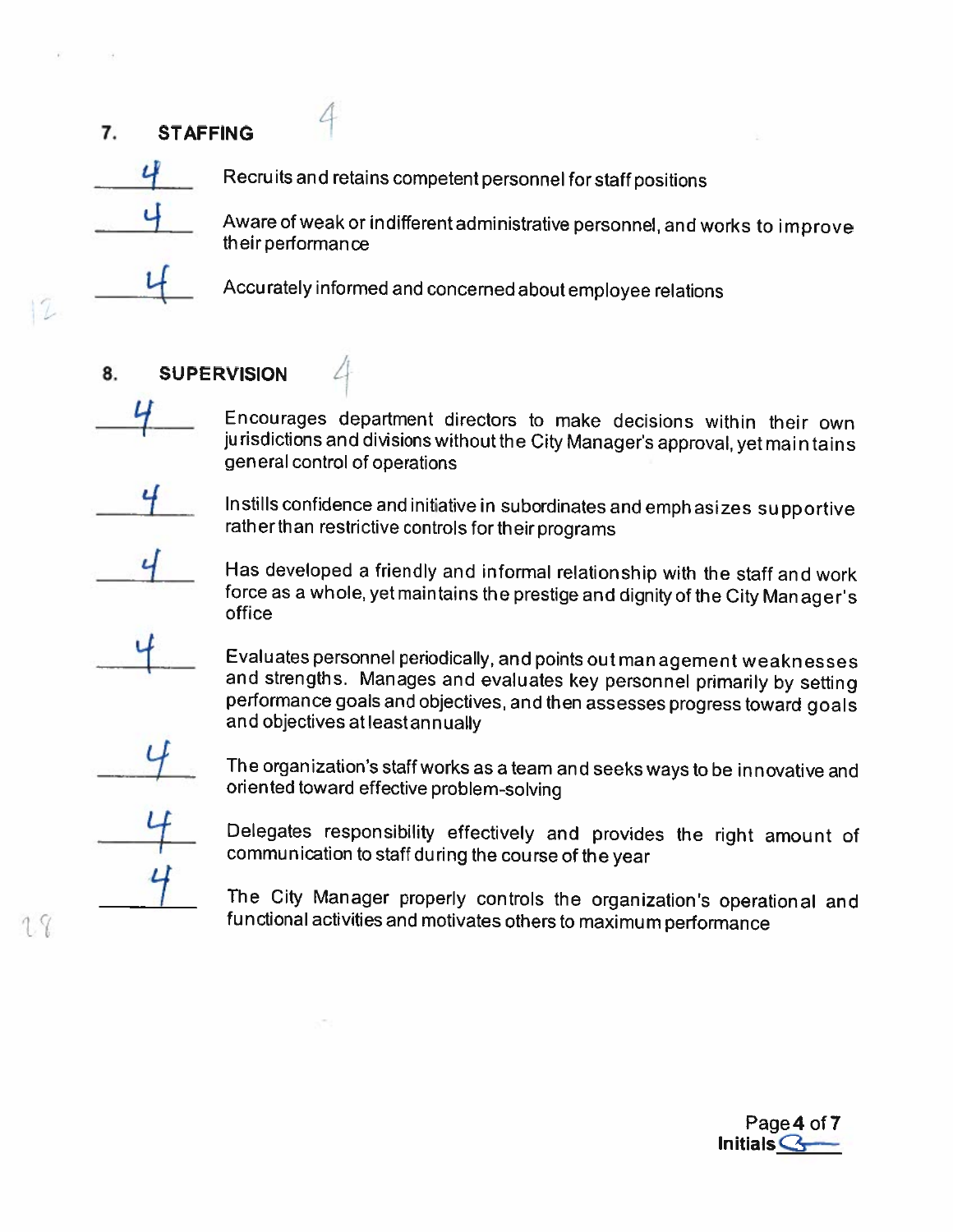#### 9. FISCAL MANAGEMENT

Prepares <sup>a</sup> balanced budget to provide services in the areas and at <sup>a</sup> level directed by the Council

 $2\leq$ 

 $24$ 

Makes the best possible use of available funds, conscious of the need to operate the City efficiently and effectively

The prepared/recommended budget is in an intelligent and accessible format

Possesses awareness of the importance of financial <sup>p</sup>lanning and accounting controls

#### 10. COMMUNITY

a

Q

3

 $\alpha$ 

G

Difficult issues facing the City are addressed in <sup>a</sup> practical way, and adequate steps are taken to avoid unnecessary controversy

Recognizes areas of common or aligned interests with neighboring jurisdictions and entities and cooperates effectively with them to promote those interests

The City Manager helps the Council address future needs and develops adequate <sup>p</sup>lans anticipating long term trends

Cooperates with other local governments, state and federal government

Cooperates with other governmental units in the region such as the County and Tourist Development Council/Convention and Visitor's Bureau.

#### NARRATIVE EVALUATION

12

11. What would you identify as the City Manager's strengths, expressed in terms of the principal results achieved during the evaluation period?

| STRATEGIC THINKER, OPEN GOVERNMENT, DRIVEN |                    |  |  |  |
|--------------------------------------------|--------------------|--|--|--|
|                                            | TO COMPLETE GOALS. |  |  |  |

Page 5 of 7  $Initials$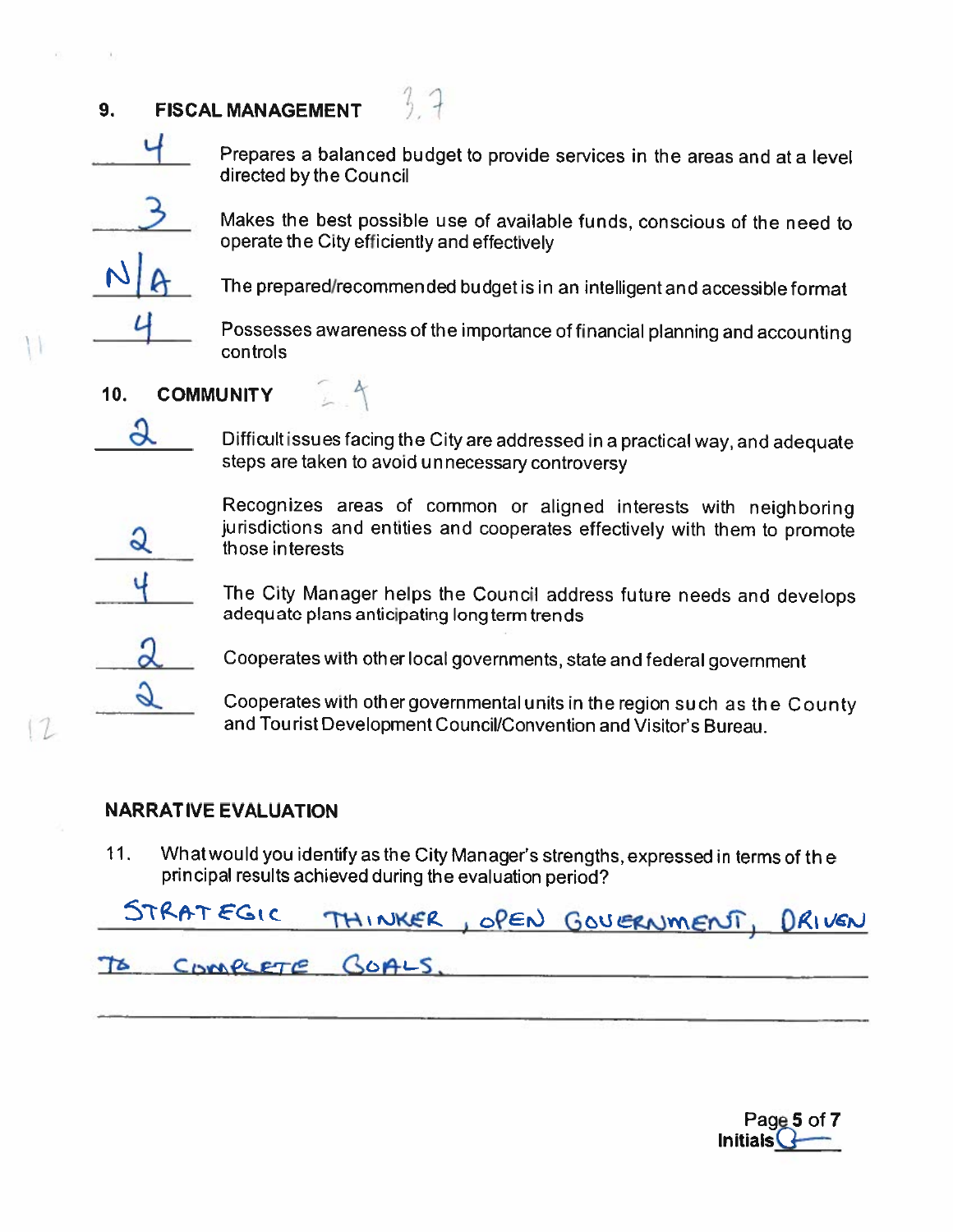12. What performance areas would you identify as needing improvement? Why? What con structive, positive suggestions can you offer the City Manager to enhance performance?

|                     |  | ESTAGUSHING AND BUILDING RELATIONSHIPS AND       |  |
|---------------------|--|--------------------------------------------------|--|
|                     |  | COOPERATION WITH SURROUNDING GOVERNMENT ENTITIES |  |
| 13. Other comments? |  |                                                  |  |
|                     |  |                                                  |  |
|                     |  |                                                  |  |

#### **SCORING**

 $\gamma > 0$ 

| Total score from the values assigned to statements in categories 1 – 10:<br>Total # = $\frac{166}{126}$ divided by 55 (or the actual # of questions used) = $\frac{366}{126}$ |  |  |             |
|-------------------------------------------------------------------------------------------------------------------------------------------------------------------------------|--|--|-------------|
|                                                                                                                                                                               |  |  | avg.        |
| Of the ten scored groups above, circle the number of the $\bigcap_{2} 3$ 4 5 6 7 8 9 10<br>Strongest category (only circle one number):                                       |  |  |             |
| Of the ten scored groups above, circle the number of the<br>Weakest category (only circle one number):                                                                        |  |  | 12345678940 |